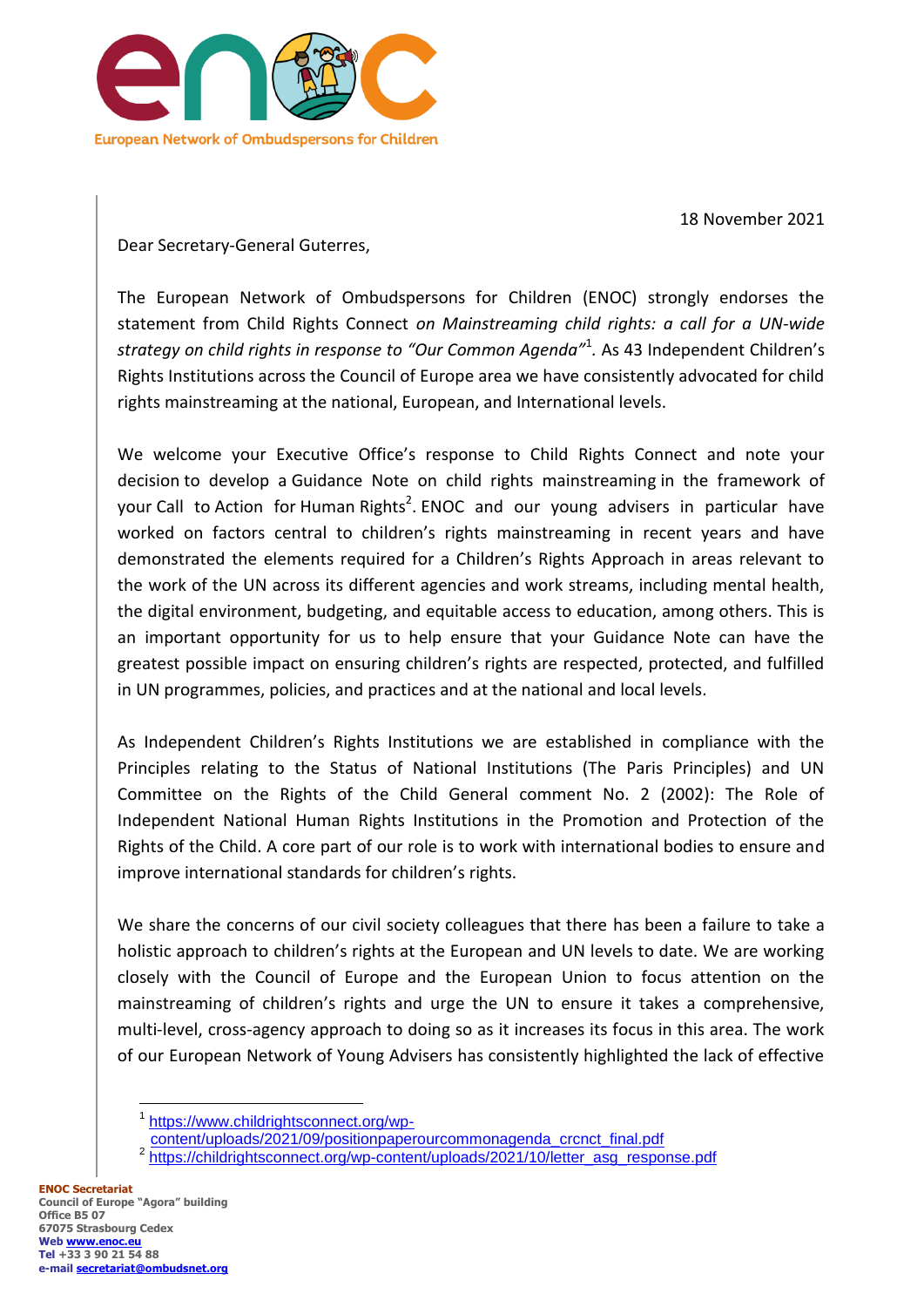

participation of children and young people at all levels of decision making<sup>3</sup>. We welcome your recognition of the significance of child participation in the UN and of the importance of the rights of future generations, especially climate justice, and encourage you to build upon the strong foundation laid by the UN Committee on the Rights of the Child, the Special Representative to the Secretary General on Violence Against Children, and the Office of the High Commissioner on Human Rights and ensure other UN entities systematically engage with children and young people in decisions concerning them.

# **ENOC supports the approach to child rights mainstreaming outlined by Child Rights Connect to include actions such as**:

1. Furthering the realisation of children's rights through the holistic use of the UN Convention on the Rights of the Child (UNCRC), its Optional Protocols and other international human rights instruments;

2. Recognising that children are a distinct group of rights holders with a bespoke set of rights and a special status in society;

3. Empowering all children to know, exercise and claim their rights;

4. Strengthening the capacities of States, as duty bearers, to fulfil their obligations to ensure the promotion, protection and fulfilment of all UNCRC rights, including accountability and access to justice;

5. Recognising children as key actors of civil society with a specific right to be heard and participate in public affairs.

ENOC has consistently called for all international and European institutions, States, national and regional governments, local or municipal authorities and all other relevant authorities to respect, protect and fulfil children's rights at all times, and to adopt the five principles of a [Children's](https://www.consilium.europa.eu/en/policies/coronavirus/pandemic-treaty/) Rights Approach<sup>4</sup>:

• **Embed Children's Rights**: Embed children's rights in legislative, policy and budgetary decision-making, and all actions, so that children's rights are given priority at all times, including in times of public emergency;

 $\overline{a}$ 

<sup>&</sup>lt;sup>3</sup> [https://enoc.eu/?page\\_id=179](https://enoc.eu/?page_id=179)

<sup>4</sup> <https://www.childcomwales.org.uk/wp-content/uploads/2017/04/The-Right-Way.pdf>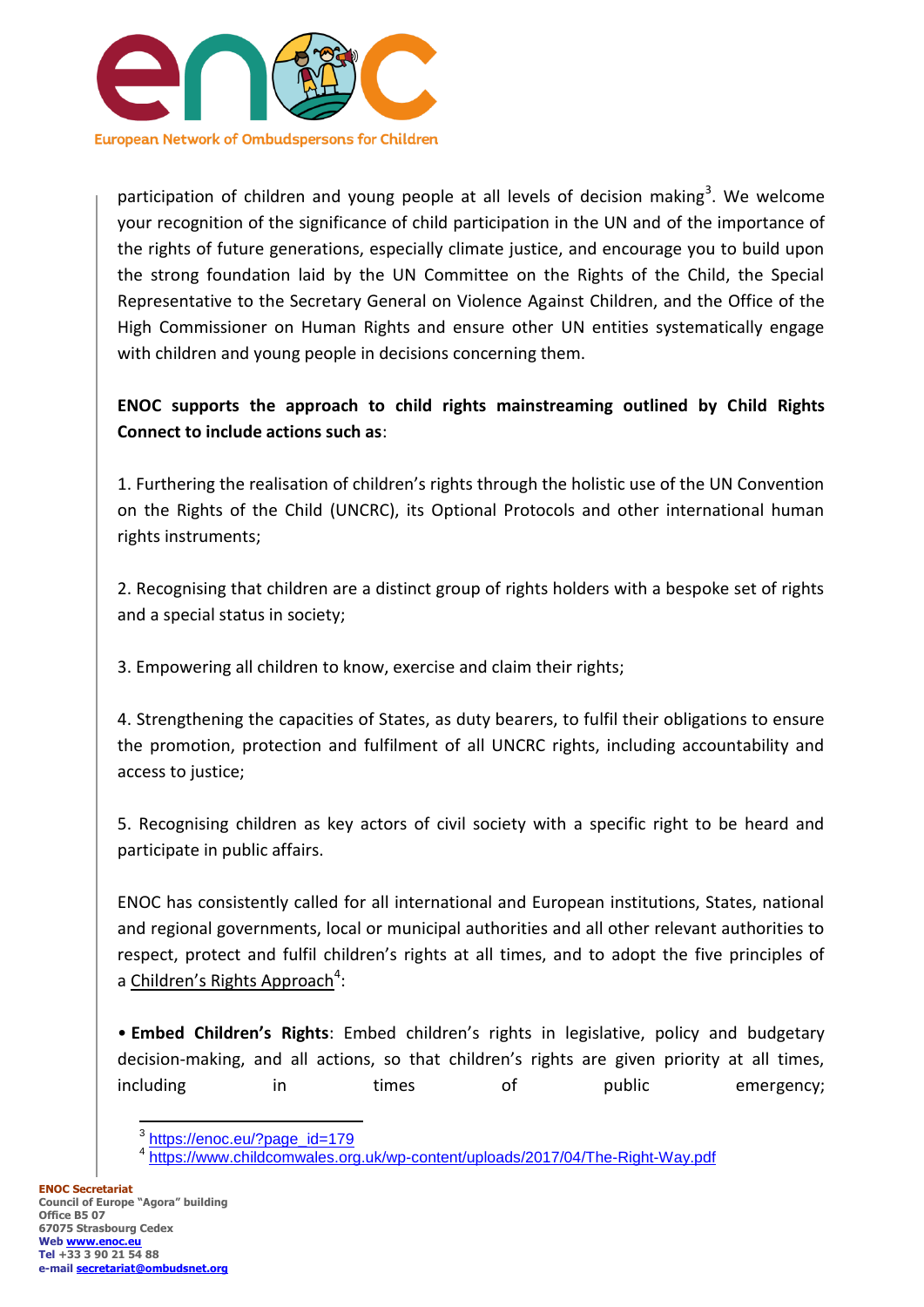

• **Equality and Non-discrimination:** Ensure that decisions and actions at all levels do not adversely discriminate against children and/or specific groups of children (and future generations) at any time, including in times of public emergency; • **Empower Children:** Enhance children's knowledge and understanding of their rights, through education and information, so that children can exercise and take advantage of their rights, including in times of public emergency; • **Children's Participation in Decision Making:** Ensure that children's views are heard and given due weight in any decision-making process that directly or indirectly affects them, so that their views are fully taken into account in times of public emergency. • **Accountability to Children:** Ensure that government at all levels and public organisations are accountable for how they comply with children's rights at all times, including in times of public emergency.

Over the last few years, the annual work programme of ENOC and of our young advisers has focused on several areas central to mainstreaming children's rights. For example, in 2020, we developed a position statement and Common Framework of Reference for carrying out Children's Rights Impact Assessments (CRIA) and Children's Rights Impact Evaluation (CRIE) to allow ENOC members but also relevant International, European, national, and regional stakeholders to develop and implement CRIAs as a standard practice<sup>5</sup>. These processes support a systematic assessment of the impact on the rights, needs and interests of children and young people affected by decisions and actions of governments, institutions and others in the areas of law, policy and practice. This allows for a thorough understanding of how a proposed course of action will contribute to or undermine fulfilment of children's rights, and how positive impacts can be maximised and negative impacts avoided or mitigated or alternatives considered. The use of CRIA and CRIE across all decision making is an important means of ensuring that laws, policies, programmes, and decisions are compliant with children and young people's rights.

In April 2020, the UN Committee on the Rights of the Child warned of the grave physical and psychological effects of the pandemic on children<sup>6</sup>. The Committee called on States to take a rights-based approach, which focused not just on the public health crisis, but on the broader human rights framework – including economic, social, and cultural rights.

<sup>5</sup> [http://enoc.eu/wp-content/uploads/2020/12/ENOC-Common-Framework-of-Reference-FV.pdf;](http://enoc.eu/wp-content/uploads/2020/12/ENOC-Common-Framework-of-Reference-FV.pdf) <http://enoc.eu/wp-content/uploads/2020/11/ENOC-2020-Position-Statement-on-CRIA-FV-1.pdf> 6 [https://tbinternet.ohchr.org/\\_layouts/15/treatybodyexternal/Download.aspx?symbolno=INT/CRC/ST](https://tbinternet.ohchr.org/_layouts/15/treatybodyexternal/Download.aspx?symbolno=INT/CRC/STA/9095&Lang=en) [A/9095&Lang=en](https://tbinternet.ohchr.org/_layouts/15/treatybodyexternal/Download.aspx?symbolno=INT/CRC/STA/9095&Lang=en)

 $\overline{a}$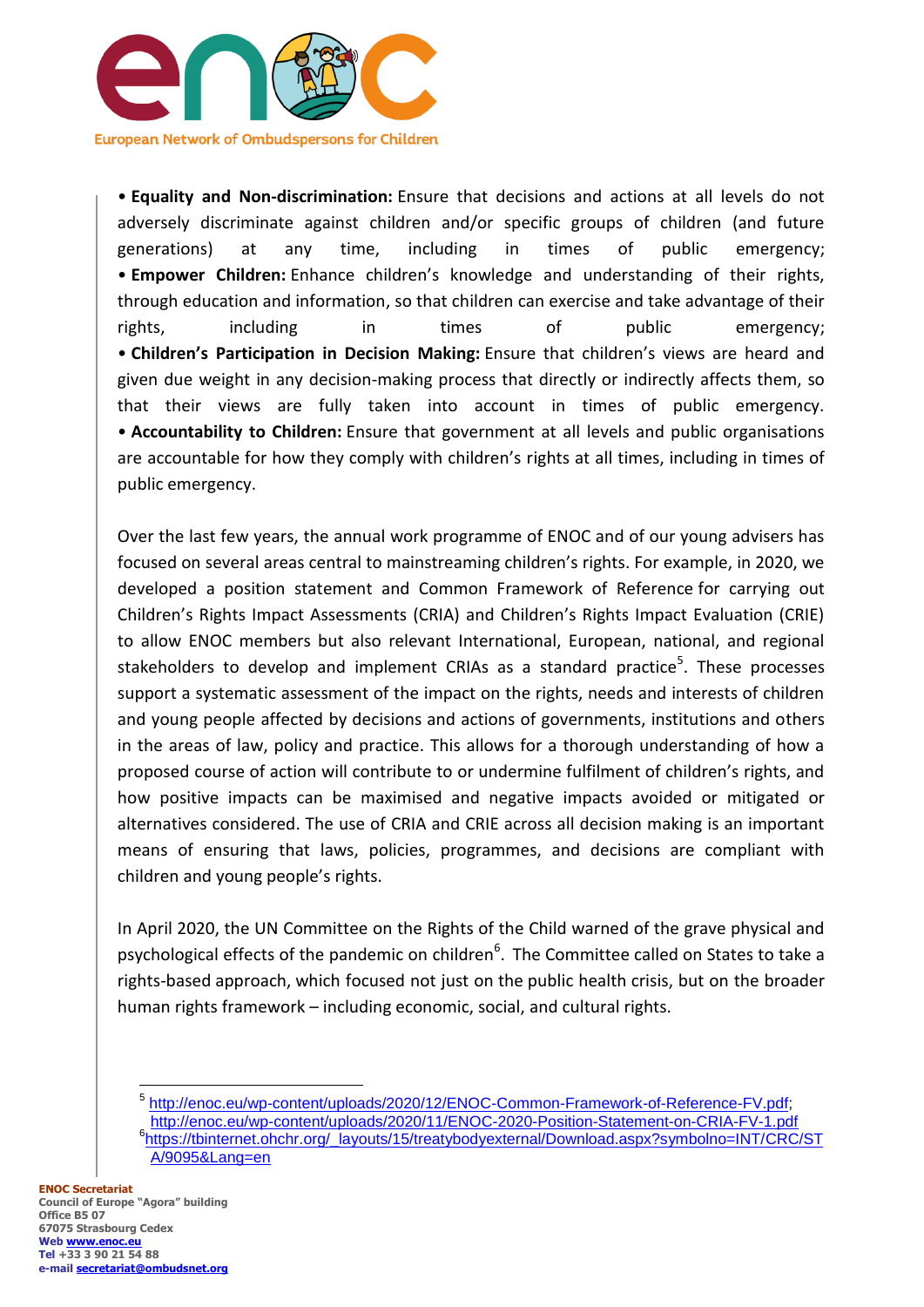

ENOC conducted research to examine the impact of Covid-19 Emergency Measures on children's rights so that lessons may be learned in order to better protect children's rights during any future pandemic or public emergency. This research has clearly demonstrated that the failure to mainstream children's rights meant that children were seldom involved in decision making and that their rights were not adequately respected, protected, or fulfilled. Working alongside our young advisers we produced a position Statement on COVID-19: learning for the future which strongly recommends that all public authorities adopt a Children's Rights Approach to the exercise of their functions at all times, including in times of public emergency, to ensure their decisions and actions are grounded in the UNCRC and uphold the rights of all children<sup>7</sup>.

In 2020, our young advisers produced a report on children's rights in decision-making, highlighting barriers to children's participation in decision-making processes, and providing seven concrete recommendations for stakeholders at the local, national and international levels to take to address these barriers and engage meaningfully with children and young people in decisions concerning them in an appropriate and accessible manner<sup>8</sup>.

The need for the mainstreaming of children's rights is particularly clear in the context of "children on the move". ENOC has repeatedly and tirelessly expressed and addressed recommendations concerning "children on the move" and the protection and promotion of their human rights at the national, European, and international levels. In September 2021, we issued a Position Statement on Violations of the Human Rights of Children on the Move in the context of pushback<sup>9</sup>. In that statement we highlighted that the fundamental principles regarding children's rights need to be mainstreamed into the development, implementation and monitoring of laws, policies, procedures, and practices affecting "children on the move" to ensure their protection.

The next thematic focus of ENOC will be on climate justice, and we welcome your recent comments in support of young human rights defenders and climate activists. Furthermore, this aligns with your focus in your Call to Action on the rights of future generations, particularly regarding climate justice. It is clear from the experience of COP26 that much more needs to be done to ensure that children's rights, including their right to participation in decisions which affect them, are properly mainstreamed across the UN, beyond UNICEF and OHCHR.

 $\overline{a}$ <sup>7</sup> [http://enoc.eu/?p=4262;](http://enoc.eu/?p=4262) [http://enoc.eu/wp-content/uploads/2021/10/ENYA-Report-2021-COVID-](http://enoc.eu/wp-content/uploads/2021/10/ENYA-Report-2021-COVID-19-learning-for-the-future.pdf)[19-learning-for-the-future.pdf](http://enoc.eu/wp-content/uploads/2021/10/ENYA-Report-2021-COVID-19-learning-for-the-future.pdf)

<sup>8</sup> <http://enoc.eu/wp-content/uploads/2020/12/FV-ENYA-Report.pdf><br>9 http://enoc.eu/2p. 4154

<http://enoc.eu/?p=4154>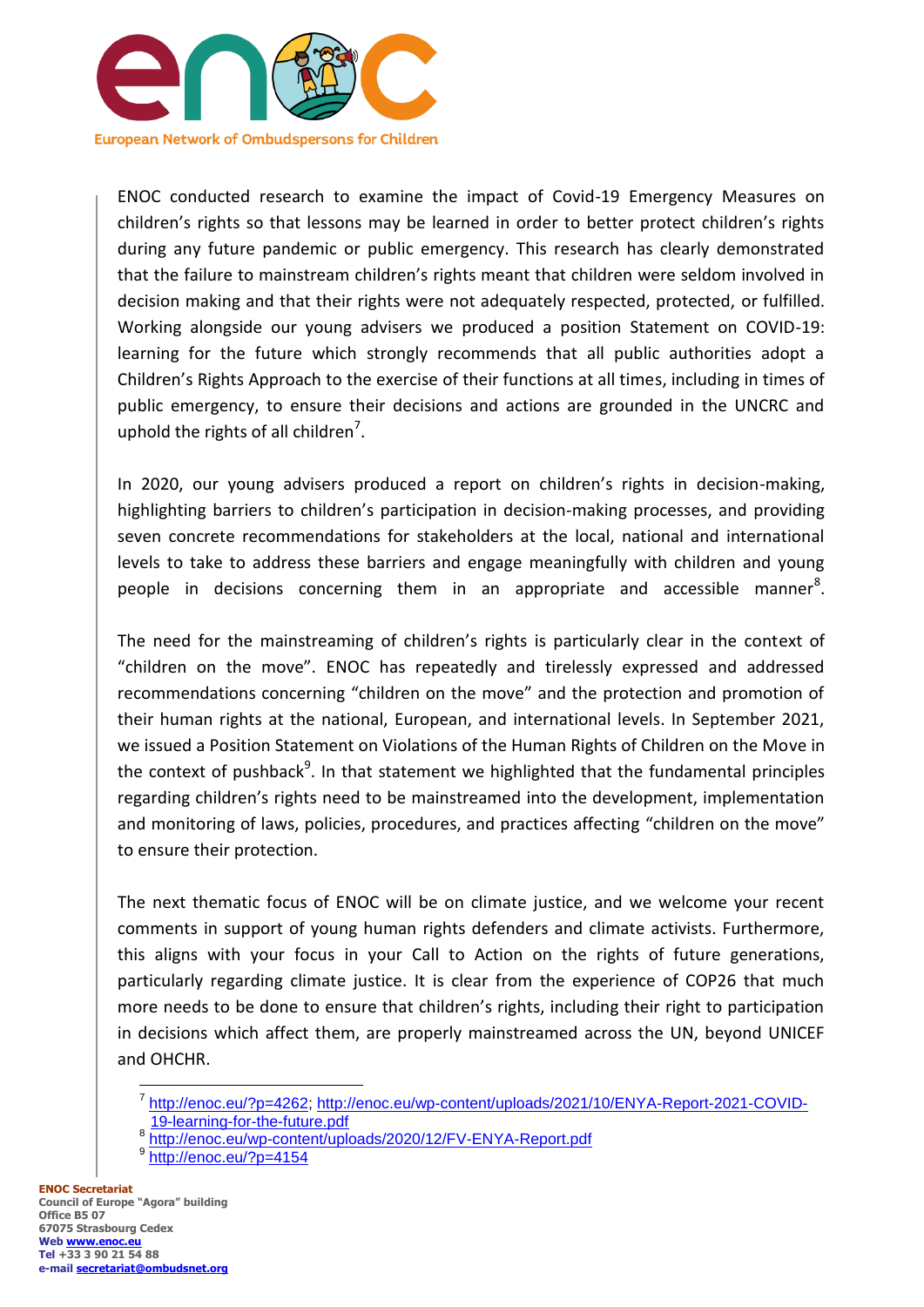

We fully endorse Child Rights Connect's position paper and look forward to working with you to ensure that there is a UN-wide strategy on children's rights in all UN decisions, policies, and practice

We would also like to request a meeting with your Office to explore ways in which to support the development of the Guidance Note.

Yours sincerely,

 $\mathscr{G}\mathscr{F}$ 

**Theoni Koufonikolakou ENOC Chair Deputy Ombudswoman for Children's Rights, Greece**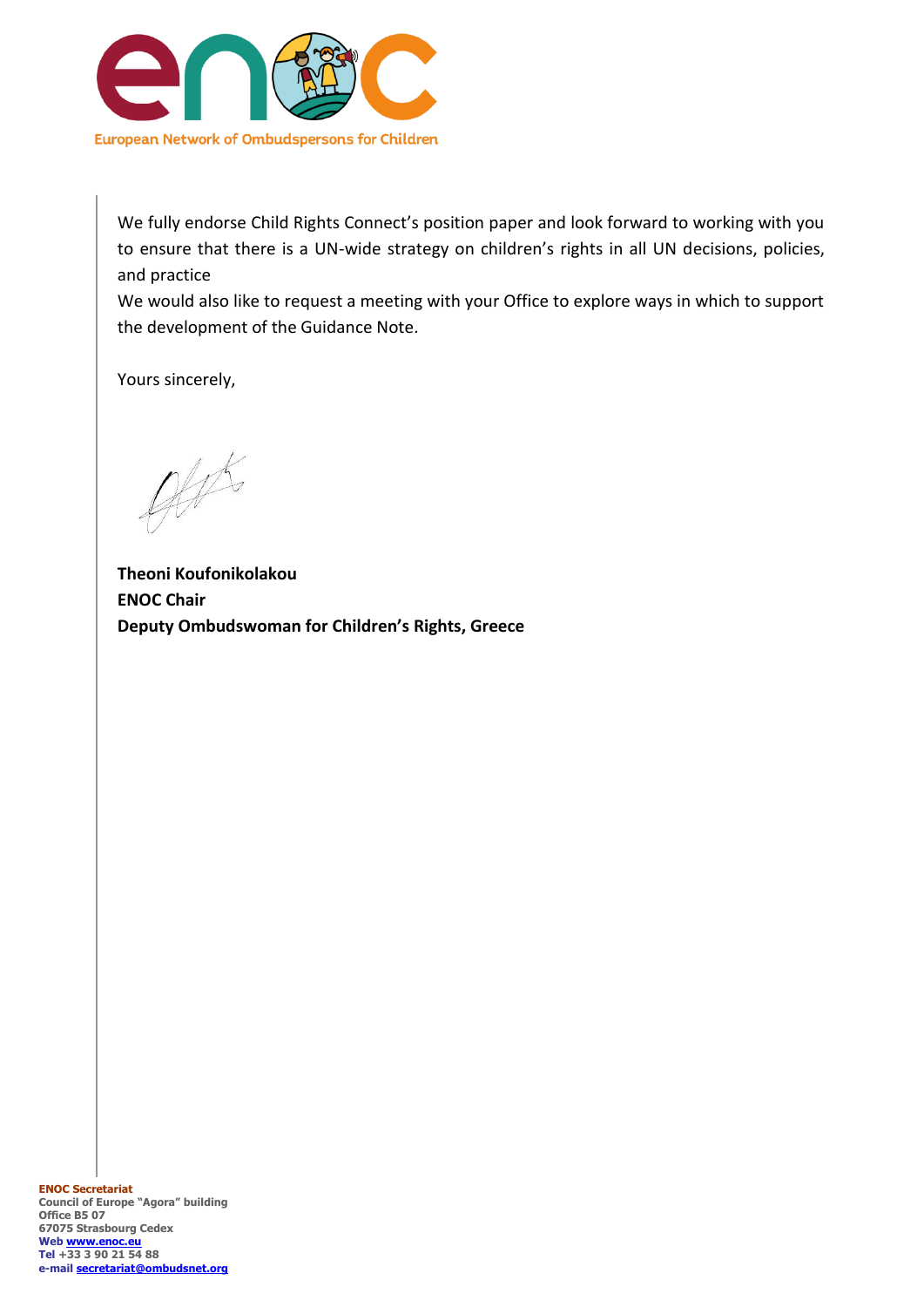

### **Annex – ENOC and ENYA documents on mainstreaming children's rights**

#### **2021**

- [ENOC Statement on COVID-19: Learning for the Future](http://enoc.eu/wp-content/uploads/2021/10/FV-ENOC-Position-Statement-on-COVID19-learning-for-the-future.pdf)
- [ENOC Statement on children on the move and pushbacks](http://enoc.eu/wp-content/uploads/2021/10/ENOC-Statement-Children-on-the-Move-and-Pushbacks-Sept-2021-FV.pdf)

### **2020**

- [ENOC Statement on Child Rights Impact Assessment](http://enoc.eu/wp-content/uploads/2020/11/ENOC-2020-Position-Statement-on-CRIA-FV-1.pdf)
- [ENOC Common Framework of Reference on Child Rights Impact Assessment](http://enoc.eu/wp-content/uploads/2020/12/ENOC-Common-Framework-of-Reference-FV.pdf)
- **[ENYA Young People's recommendations on Child Rights Impact Assessment](http://enoc.eu/wp-content/uploads/2020/12/FV-ENYA-Report.pdf)**

### **2019**

- [ENOC Statement on Children's Rights in the digital environment](http://enoc.eu/wp-content/uploads/2019/10/ENOC-2019-Statement-on-Childrens-Rights-in-the-Digital-Environment.pdf)
- [ENYA Young People's recommendations on Children's Rights in the digital environment](http://enoc.eu/wp-content/uploads/2019/10/ENYA-recommendations-on-childrens-rights-in-the-digital-environment-FV.pdf)
- [ENOC Statement on Ending Child Immigration Detention](http://enoc.eu/wp-content/uploads/2019/10/ENOC-statement-on-ending-child-immigration-detention-FV.pdf)

### **2018**

- **[ENOC Statement on Child Mental Health](http://enoc.eu/wp-content/uploads/2019/06/ENOC-2018-statement-Child-Mental-Health-MODIF-1.pdf)**
- [ENYA Young People's recommendations on Child Mental Health](http://enoc.eu/wp-content/uploads/2019/06/ENYA-2018-recommendations-on-MH-pages-1-4.pdf)
- [ENOC Statement on Intercountry Adoption](http://enoc.eu/wp-content/uploads/2019/06/ENOC-2018-statement-on-Intercountry-adoption-FV.pdf)
- [ENOC Statement on the Right to Education of Children on the Move](http://enoc.eu/wp-content/uploads/2019/06/ENOC-2018-Statement-on-Children-on-the-Move-Education-FV.pdf)

#### **2017**

- [ENOC Statement on Comprehensive Relationship and Sexuality Education: the right of](http://enoc.eu/wp-content/uploads/2017/10/ENOC-position-statement-on-CRSE.pdf)  [children to be informed](http://enoc.eu/wp-content/uploads/2017/10/ENOC-position-statement-on-CRSE.pdf)
- Recommendations of the [European Network of Young Advisors \(ENYA\)](http://enoc.eu/wp-content/uploads/2017/10/ENYA-recommendations-on-CRSE.pdf) on Sexuality and [Relationship Education](http://enoc.eu/wp-content/uploads/2017/10/ENYA-recommendations-on-CRSE.pdf)

# **2016**

- [ENOC Statement on Equal Opportunities for All Children in Education](http://enoc.eu/wp-content/uploads/2014/12/ENOC-position-statement-on-Equal-Opportunities-in-Education-FV1.pdf)
- [ENYA Annual Outputs](http://enoc.eu/?page_id=1588)

# **2015**

[ENOC Statement on Violence against Children](http://enoc.eu/wp-content/uploads/2014/12/ENOC-position-statement-on-Violence-against-children-2015-FV.pdf)

# **2014**

- [ENOC Statement on Children and Austerity](http://enoc.eu/wp-content/uploads/2015/01/ENOC-2014-Statement-on-Children-and-Austerity.pdf)
- [ENYA: "Austerity Bites: Children's Voices" Project](http://enoc.eu/?page_id=475)

# **2013**

- [ENOC Statement on Children on the move: children first !](http://enoc.eu/wp-content/uploads/2015/01/ENOC-2013-Statement-on-Children-on-the-Move-EN.pdf)
- [ENOC Statement on Urgent help for syrian children in refugee camps](http://enoc.eu/wp-content/uploads/2015/01/ENOC-2013-Statement-on-URGENT-help-for-Syrian-Children-EN.pdf)
- [ENYA Annual Outputs](http://enoc.eu/?page_id=471)
- **2012**

**ENOC Secretariat Council of Europe "Agora" building Office B5 07 67075 Strasbourg Cedex Web [www.enoc.eu](http://www.enoc.eu/) Tel +33 3 90 21 54 88 e-mail [secretariat@ombudsnet.org](mailto:secretariat@ombudsnet.org)**